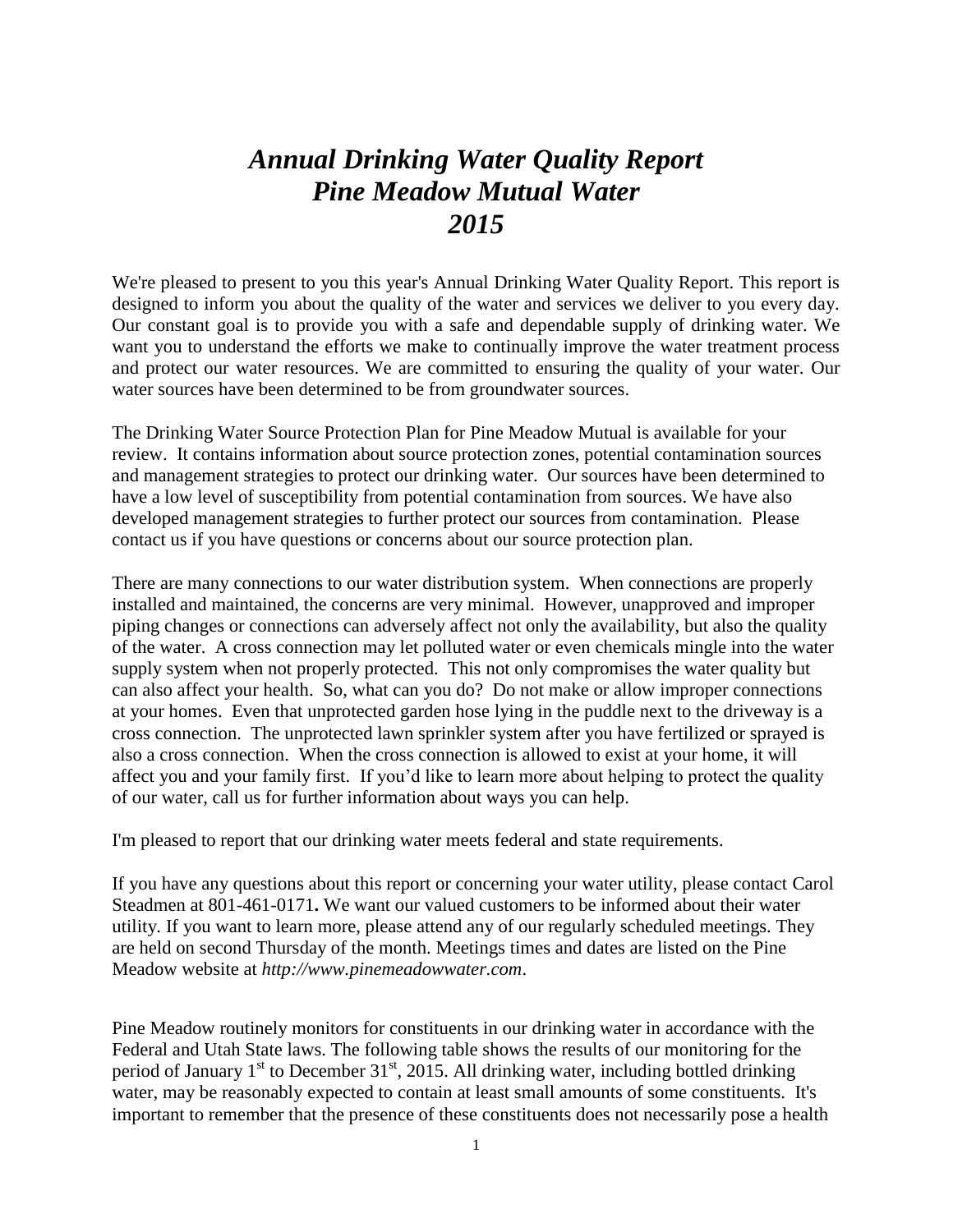risk.

In the following table you will find many terms and abbreviations you might not be familiar with. To help you better understand these terms we've provided the following definitions:

*Non-Detects (ND)* - laboratory analysis indicates that the constituent is not present.

*ND/Low - High -* For water systems that have multiple sources of water, the Utah Division of Drinking Water has given water systems the option of listing the test results of the constituents in one table, instead of multiple tables. To accomplish this, the lowest and highest values detected in the multiple sources are recorded in the same space in the report table.

*Parts per million (ppm) or Milligrams per liter (mg/l)* - one part per million corresponds to one minute in two years or a single penny in \$10,000.

*Parts per billion (ppb) or Micrograms per liter (ug/l)* - one part per billion corresponds to one minute in 2,000 years, or a single penny in \$10,000,000.

*Parts per trillion (ppt) or Nanograms per liter (nanograms/l)* - one part per trillion corresponds to one minute in 2,000,000 years, or a single penny in \$10,000,000,000.

*Parts per quadrillion (ppq) or Picograms per liter (picograms/l)* - one part per quadrillion corresponds to one minute in 2,000,000,000 years or one penny in \$10,000,000,000,000.

*Picocuries per liter (pCi/L)* - picocuries per liter is a measure of the radioactivity in water.

*Nephelometric Turbidity Unit (NTU)* - nephelometric turbidity unit is a measure of the clarity of water. Turbidity in excess of 5 NTU is just noticeable to the average person.

*Action Level (AL)* - the concentration of a contaminant which, if exceeded, triggers treatment or other requirements which a water system must follow.

*Treatment Technique (TT)* - A treatment technique is a required process intended to reduce the level of a contaminant in drinking water.

*Maximum Contaminant Level (MCL)* - The "Maximum Allowed" (MCL) is the highest level of a contaminant that is allowed in drinking water. MCLs are set as close to the MCLGs as feasible using the best available treatment technology.

*Maximum Contaminant Level Goal (MCLG)* - The "Goal"(MCLG) is the level of a contaminant in drinking water below which there is no known or expected risk to health. MCLGs allow for a margin of safety.

*Maximum Residual Disinfectant Level (MRDL)* - The highest level of a disinfectant allowed in drinking water. There is convincing evidence that addition of a disinfectant is necessary for control of microbial contaminants.

*Maximum Residual Disinfectant Level Goal (MRDLG)* - The level of a drinking water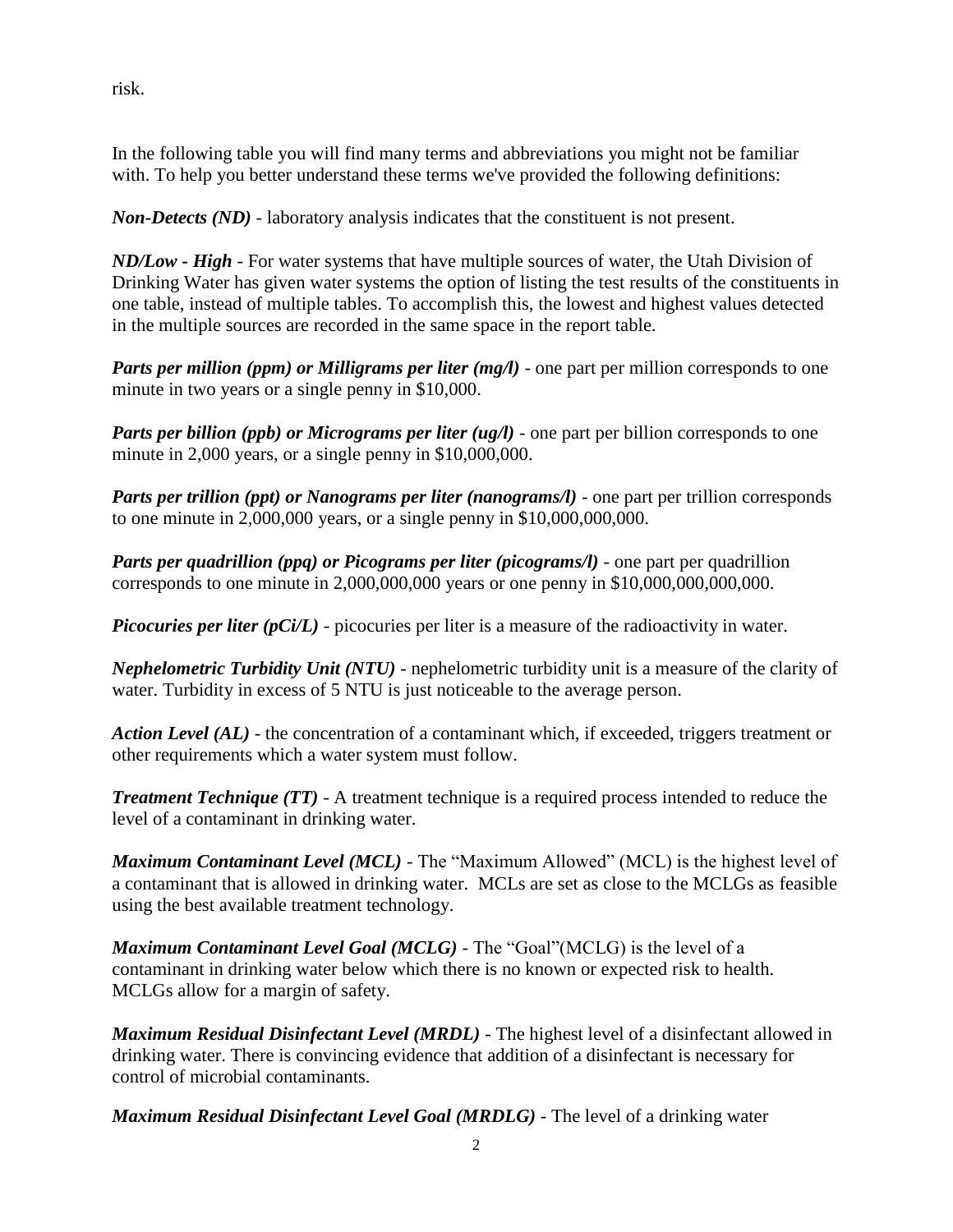disinfectant below which there is no known or expected risk to health. MRDLGs do not reflect the benefits of the use of disinfectants to control microbial contaminants.

*Date*- Because of required sampling time frames i.e. yearly, 3 years, 4 years and 6 years, sampling dates may seem out-dated.

|                                                                       |                  |                                      |                     | <b>TEST RESULTS</b> |                 |                 |                                                                                                                                       |
|-----------------------------------------------------------------------|------------------|--------------------------------------|---------------------|---------------------|-----------------|-----------------|---------------------------------------------------------------------------------------------------------------------------------------|
| Contaminant                                                           | Violation<br>Y/N | Level<br>Detected<br>ND/Low-<br>High | Unit<br>Measurement | <b>MCLG</b>         | <b>MCL</b>      | Date<br>Sampled | Likely Source of<br>Contamination                                                                                                     |
| <b>Microbiological Contaminants</b>                                   |                  |                                      |                     |                     |                 |                 |                                                                                                                                       |
| Turbidity<br>for Ground Water                                         | N                | 1.7                                  | <b>NTU</b>          | N/A                 | 5               | 2013            | Soil runoff                                                                                                                           |
| <b>Inorganic Contaminants</b>                                         |                  |                                      |                     |                     |                 |                 |                                                                                                                                       |
| Arsenic                                                               | N                | 3100-<br>4200                        | ppt                 | $\boldsymbol{0}$    | 10000           | 2013            | Erosion of natural<br>deposits; runoff from<br>orchards; runoff from<br>glass and electronics<br>production wastes                    |
| Copper<br>90% results<br>a.<br># of sites that<br>b.<br>exceed the AL | ${\bf N}$        | a. 479<br>b.0                        | ppb                 | 1300                | $AL=1300$       | 2015            | Corrosion of household<br>plumbing systems; erosion of<br>natural deposits                                                            |
| Fluoride                                                              | $\mathbf N$      | 200-300                              | ppb                 | 4000                | 4000            | 2013            | Erosion of natural deposits;<br>water additive which<br>promotes strong teeth;<br>discharge from fertilizer and<br>aluminum factories |
| Lead<br>90% results<br>a.<br># of sites that exceed<br>b.<br>the AL   | $\mathbf N$      | a. 6600<br>b.0                       | ppt                 | $\theta$            | $AL = 15000$    | 2015            | Corrosion of household<br>plumbing systems, erosion of<br>natural deposits                                                            |
| Nitrate (as Nitrogen)                                                 | $\mathbf N$      | <b>ND-200</b>                        | ppb                 | 10000               | 10000           | 2015            | Runoff from fertilizer use;<br>leaching from septic tanks,<br>sewage; erosion of natural<br>deposits                                  |
| Selenium                                                              | ${\bf N}$        | 1200-2100                            | ppt                 | 50000               | 50000           | 2013            | Discharge from petroleum<br>and metal refineries; erosion<br>of natural deposits; discharge<br>from mines                             |
| Sodium                                                                | N                | 1300-<br>15400                       | ppb                 | None set<br>by EPA  | None set by EPA | 2013            | Erosion of natural deposits;<br>discharge from refineries and<br>factories; runoff from<br>landfills.                                 |
| Sulfate                                                               | N                | 10-11                                | ppm                 | 1000                | 1000            | 2013            | Erosion of natural deposits;<br>discharge from refineries and<br>factories; runoff from<br>landfills, runoff from<br>cropland         |
| <b>TDS</b> (Total Dissolved<br>solids)                                | ${\bf N}$        | 276-312                              | ppm                 | 2000                | 2000            | 2013            | Erosion of natural deposits                                                                                                           |
| <b>Disinfection By-products</b>                                       |                  |                                      |                     |                     |                 |                 |                                                                                                                                       |
| Chlorine                                                              | N                | 200                                  | ppb                 | 4000                | 4000            | 2015            | Water additive used to<br>control microbes                                                                                            |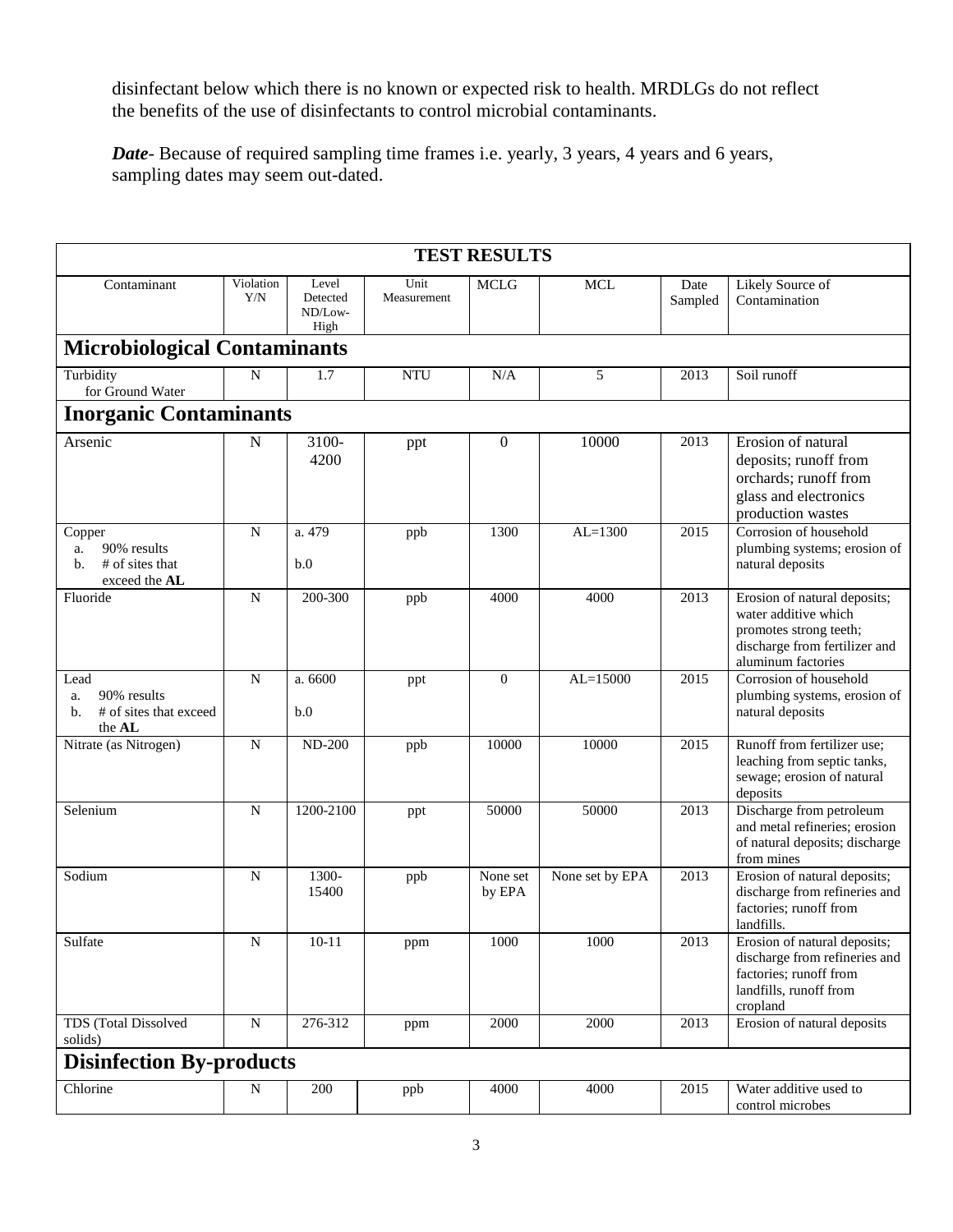| <b>Radioactive Contaminants</b> |   |        |       |  |    |      |                             |
|---------------------------------|---|--------|-------|--|----|------|-----------------------------|
| Alpha emitters                  | N | $ND-3$ | pCi/1 |  | 15 | 2014 | Erosion of natural deposits |
| Radium 226                      | N | 0.21   | pCi/1 |  |    | 2012 | Erosion of natural deposits |
| Radium 228                      | N | $ND-2$ | pC/I  |  |    | 2014 | Erosion of natural deposits |

| <b>SIGNIFICANT DEFICIENCIES</b>        |                    |                                                   |
|----------------------------------------|--------------------|---------------------------------------------------|
| <b>QUOTE TO SIG DFICIENCY FROM IPS</b> | <b>SURVEY DATE</b> | <b>ACTION PLAN</b>                                |
| <b>Unprotected Cross Connection</b>    | 10/19/2009         | Working with DDW Staff to correct this<br>problem |

If present, elevated levels of lead can cause serious health problems, especially for pregnant women and young children. Lead in drinking water is primarily from materials and components associated with service lines and home plumbing. Pine Meadow is responsible for providing high quality drinking water, but cannot control the variety of materials used in plumbing components. When your water has been sitting for several hours, you can minimize the potential for lead exposure by flushing your tap for 30 seconds to 2 minutes before using water for drinking or cooking. If you are concerned about lead in your water, you may wish to have your water tested. Information on lead in drinking water, testing methods, and steps you can take to minimize exposure is available from the safe Drinking Water Hotline or at http://www.epa.gov/safewater/lead.

As you can see by the table, our system had no violations. We're proud that your drinking water meets or exceeds all Federal and State requirements. We have learned through our monitoring and testing that some constituents have been detected. The EPA has determined that your water IS SAFE at these levels.

All sources of drinking water are subject to potential contamination by constituents that are naturally occurring or man made. Those constituents can be microbes, organic or inorganic chemicals, or radioactive materials. All drinking water, including bottled water, may reasonably be expected to contain at least small amounts of some contaminants. The presence of contaminants does not necessarily indicate that the water poses a health risk. More information about contaminants and potential health effects can be obtained by calling the Environmental Protection Agency's Safe Drinking Water Hotline at 1-800-426-4791.

MCLs are set at very stringent levels. To understand the possible health effects described for many regulated constituents, a person would have to drink 2 liters of water every day at the MCL level for a lifetime to have a one-in-a-million chance of having the described health effect.

Some people may be more vulnerable to contaminants in drinking water than the general population. Immuno-compromised persons such as persons with cancer undergoing chemotherapy, persons who have undergone organ transplants, people with HIV/AIDS or other immune system disorders, some elderly, and infants can be particularly at risk from infections. These people should seek advice from their health care providers about drinking water.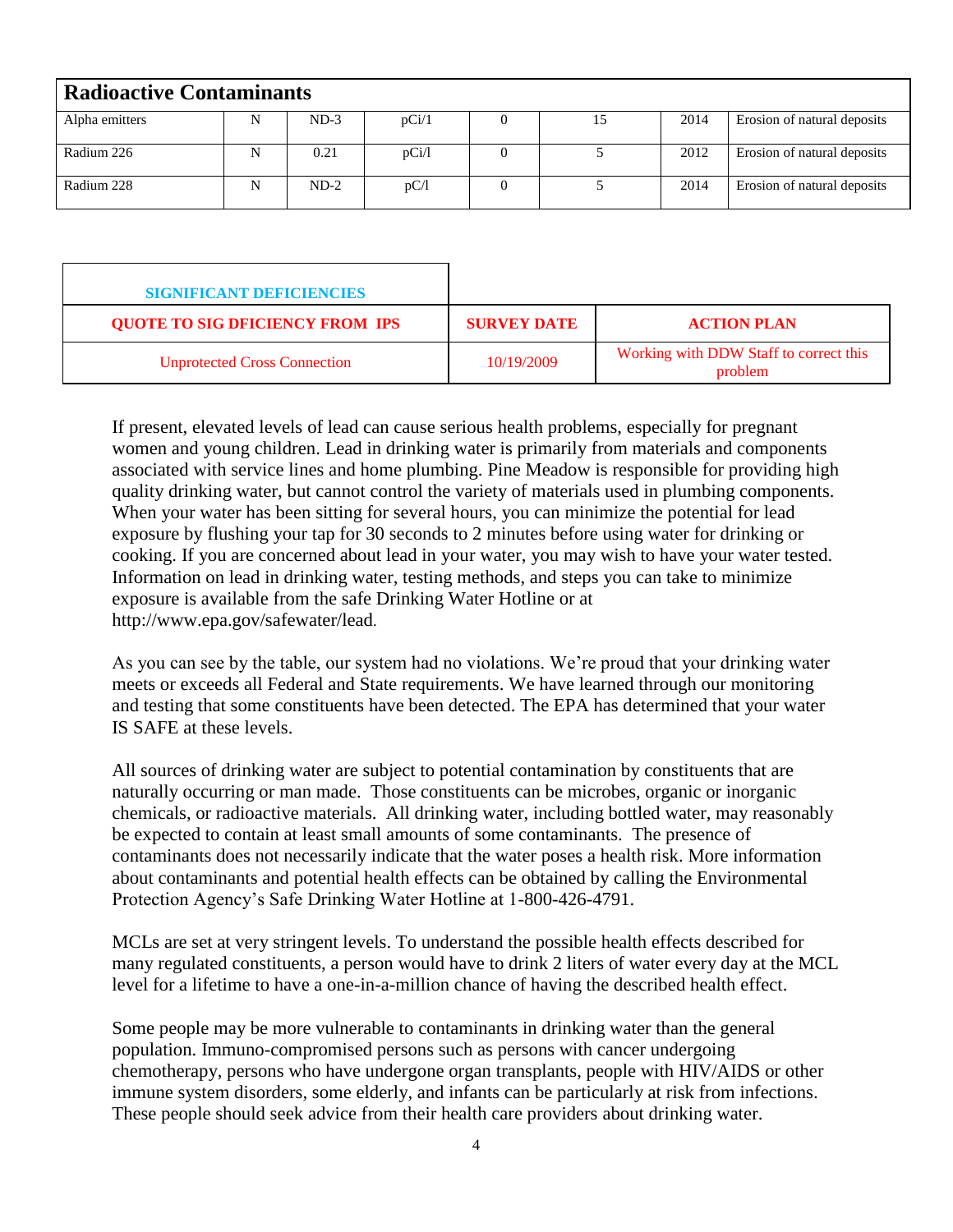EPA/CDC guidelines on appropriate means to lessen the risk of infection by cryptosporidium and other microbiological contaminants are available from the Safe Drinking Water Hotline (800-426-4791).

We at Pine Meadow work around the clock to provide top quality water to every tap. We ask that all our customers help us protect our water sources, which are the heart of our community, our way of life and our children's future.